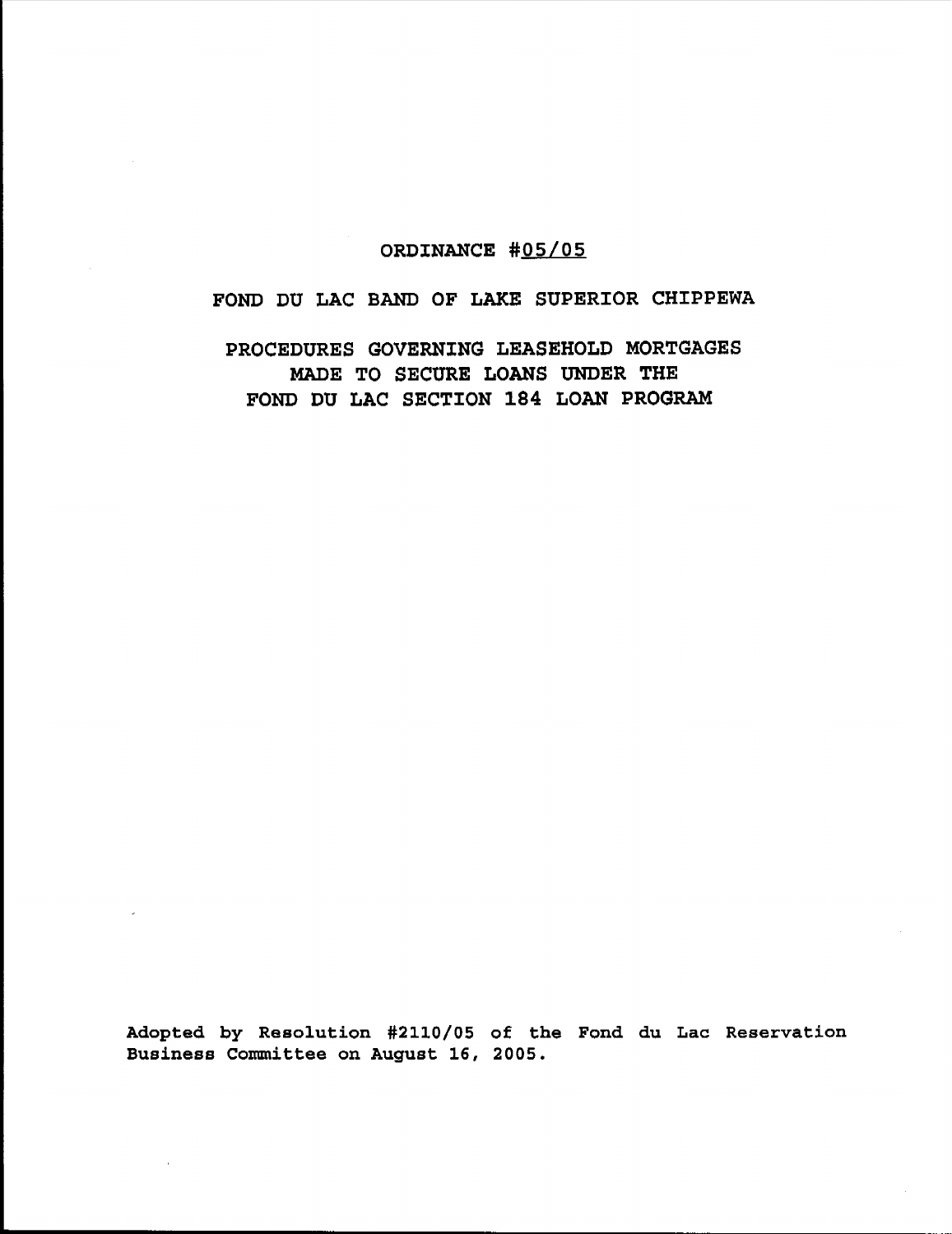# FOND DU LAC ORDINANCE #05/05

# PROCEDURES GOVERNING LEASEHOLD MORTGAGES MADE TO SECURE LOANS UNDER THE FOND DU LAC SECTION 184 LOAN PROGRAM

#### Section 101 AUTHORITY

This Ordinance is enacted pursuant to the inherent sovereign authority of the Fond du Lac Reservation Business Committee, as the governing body of the Fond du Lac Band of Lake Superior Chippwewa, as granted by Article VI of the Constitution of the Minnesota Chippewa Tribe, and as recognized by the United States under Section 16 of the Indian Reorganization Act of 1934, 25 U.S.C. § 476, the Native American Housing Self-Determination Act, 25 U.S.C. § 4101 et seq., and under Section 184 of the Housing Community and Development Act of 1992, 12 U.S.C. § 1715z-13a.

#### Section 102 PURPOSE

The purpose of this Ordinance is to make loans available to members of the Fond du Lac Band and other eligible individuals for the construction, purchase or improvement of family residences on trust land within the jurisdiction of the Fond du Lac Band by prescribing procedures for the recording, priority and foreclosure of leasehold mortgages given to secure loans made by the Fond du Lac Band in accordance with the Native American Housing Self-Determination Act, 25 U.S.C. § 4101 et seq., and Section 184 of the Housing Community and Development Act of 1992, 12 U.S.C. § 171Sz-13a.

#### Section 103 DEFINITIONS

- (a) "Band" shall mean the Fond du Lac Band of Lake Superior Chippewa.
- (b) "Lease" shall mean the lease of trust property for which <sup>a</sup> Leasehold Mortgage, as defined in this Ordinance, has or will be given.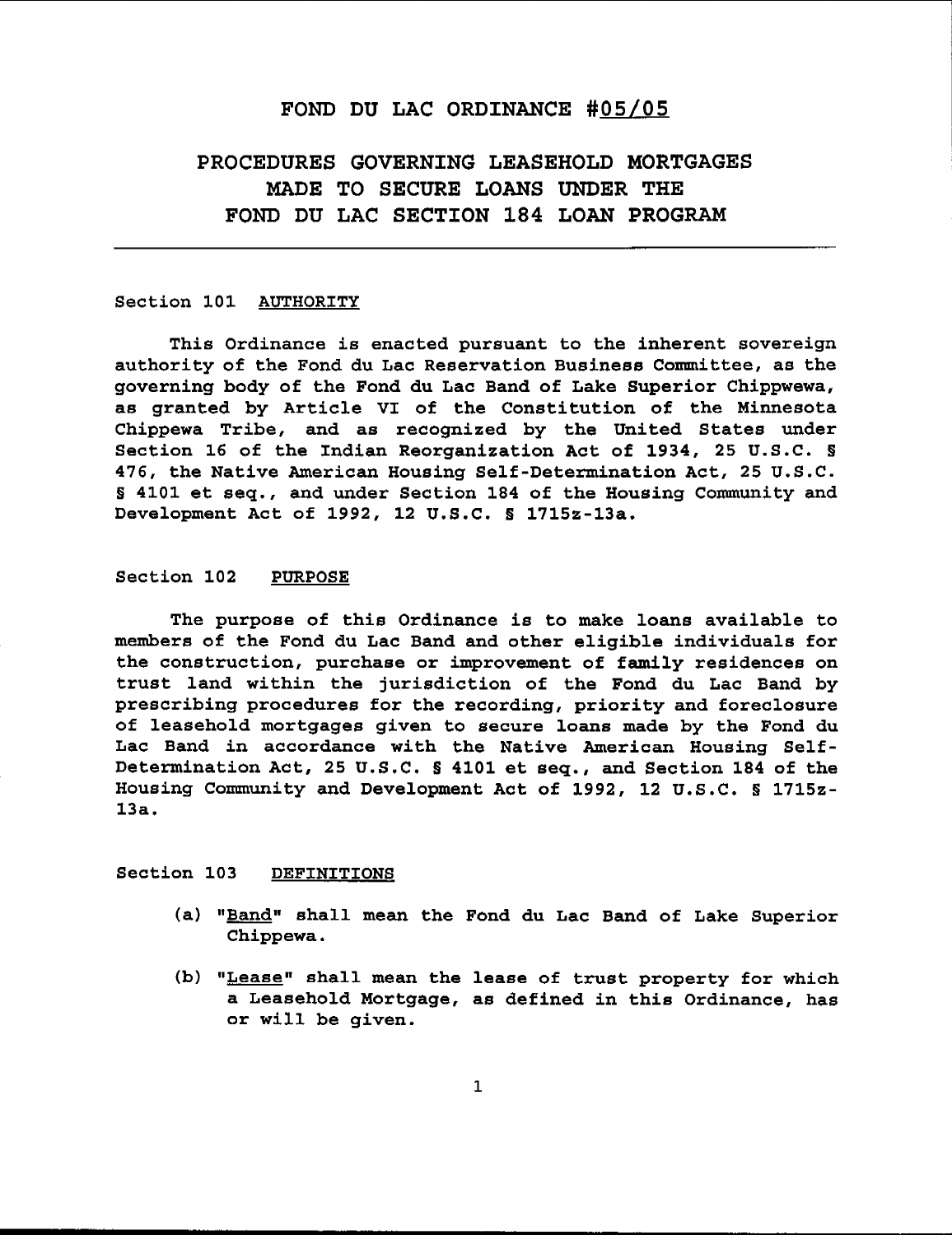- (c) "Leasehold Mortgage" shall mean the mortgage of <sup>a</sup> lease of trust property given to secure <sup>a</sup> loan made under the Section 184 Home Loan Program of the Fond du Lac Band.
- (d) "Leasehold Mortgage Foreclosure Proceeding" shall mean a proceeding in the Tribal Court:
	- (1) To foreclose the interest of the Mortgagor(s), and each person or entity claiming through the Mortgagor(s), in <sup>a</sup> Lease for which <sup>a</sup> Mortgage has been given under the Section 184 Home Loan Program of the Fond du Lac Band; or
	- (2) To assign such Lease to the Secretary or the Secretary's assignee.
- (e) "Lessor" shall mean the beneficial or equitable owner of trust or otherwise restricted property under <sup>a</sup> Lease for which <sup>a</sup> Mortgage, as defined in this Ordinance, has been given, or the heir(s), successor(s), executor(s), administrator(s), or assign(s) of such Lessor.
- (f) "Mortgagor" shall mean the Band or any lending institution which has executed a Leasehold Mortgage as defined in this document, or any heir(s), successor(s), executor(s), administrator (s), or assign (s) of the Band or such Native American(s).
- (g) "Mortgagee" shall mean the mortgagee under any Leasehold Mortgage as defined in this Ordinance or the successor (s) in interest of any such mortgagee, including the Secretary as defined in this document, or the Secretary's assignee under any such mortgage.
- (h) "Nuisance" shall mean the maintenance on real property of a condition which:
	- (1) Unreasonably threatens the health or safety of the public or neighboring land users; or
	- (2) Unreasonably and substantially interferes with the ability of neighboring property users to enjoy the reasonable use and occupancy of their property.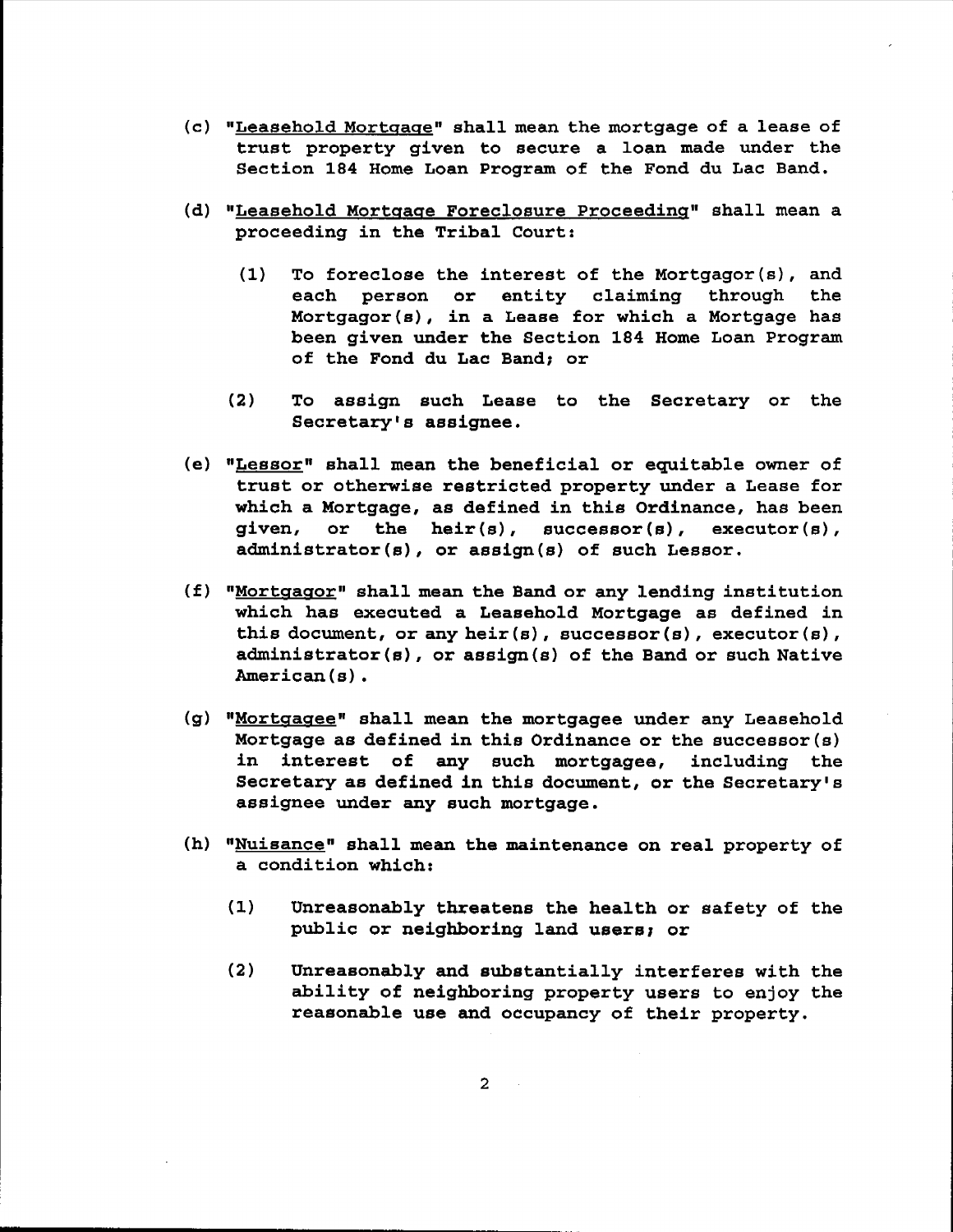- (i) "Secretary" shall mean the Secretary of the United States Department of Housing and Urban Development (HUD) or designee.
- (j) "Subordinate Lienholder" shall mean the holder of any lien, including a subsequent mortgage, perfected subsequent to the recording of a Leasehold Mortgage under this document (except the Band with respect to <sup>a</sup> claim for <sup>a</sup> tribal leasehold tax).
- (k) "Tenant" shall mean any person who occupies real property under a lease, rental agreement or other agreement with <sup>a</sup> lessor as defined in this document.
- (1) "Tribal Court" shall mean the Tribal Court as established by the laws of Fond du Lac Band or such body as may now or hereafter be authorized by the laws of the Band to exercise the powers and functions of a court of law.
- (m) "Tribal Recordinq Clerk" shall mean the Fond du Lac Registrar or other person designated by the Band to perform the recording functions required by this Ordinance or any deputy or designee of such person.
- (n) "Unlawful Detainer Action" shall be <sup>a</sup> suit brought before the Tribal Court to terminate <sup>a</sup> tenant's interest in real property and/or to evict any person from occupancy of real property.
- (0) "Waste" is spoil or destruction by <sup>a</sup> tenant of land, buildings, gardens, trees or other improvements which result in substantial injury to the lessor's interest in the property.
- (p) "Writ of Restitution" is an order of the Tribal Court:
	- (1) Restoring an owner or lessor or the Secretary to possession of real property, and
	- (2) Evicting a tenant or other occupant therefrom.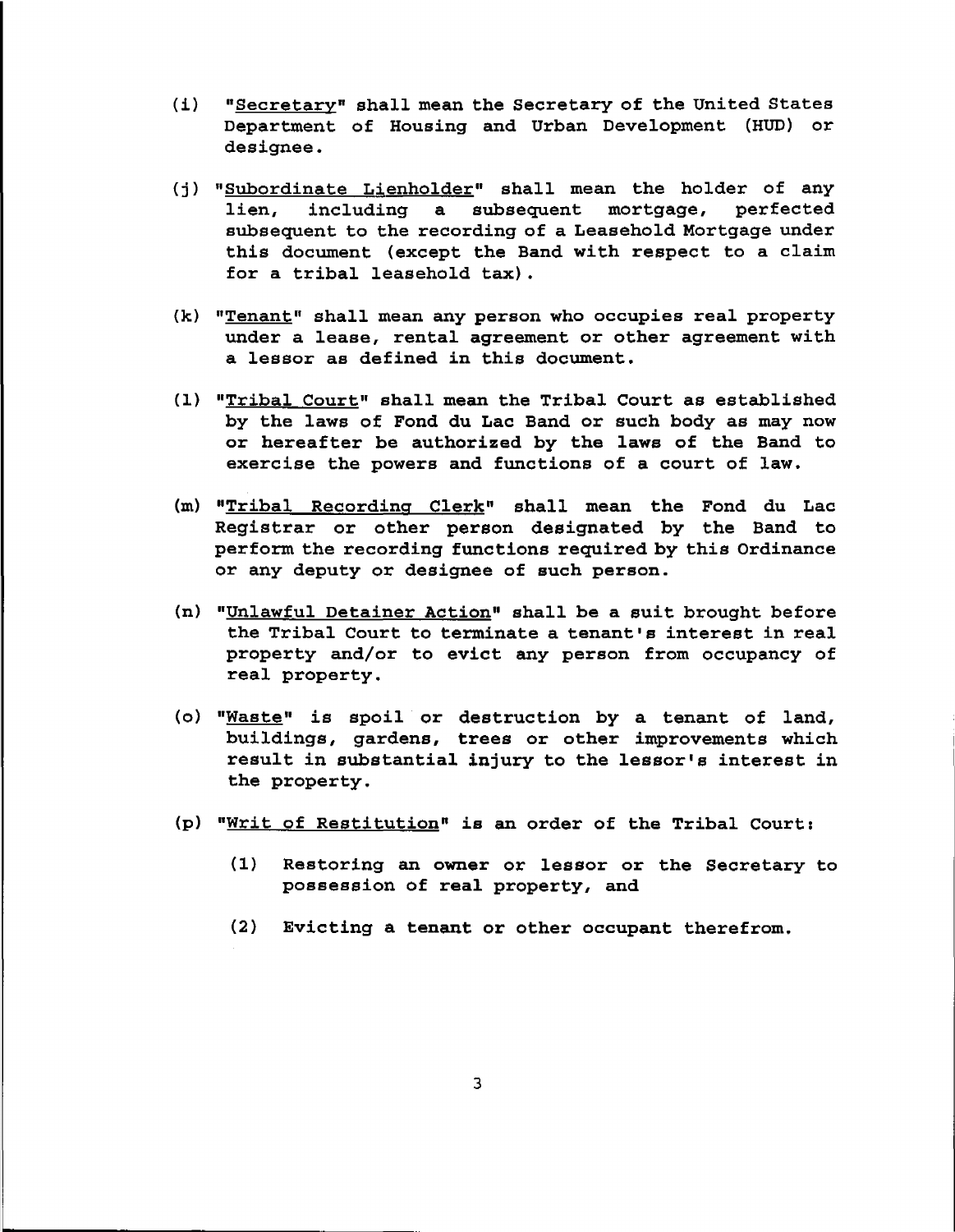#### Section 104 PRIORITY

A Leasehold Mortgage recorded in accordance with the recording procedures set forth in this Ordinance shall have priority over any lien not perfected at the time of such recording and any subsequent lien or claim excepting <sup>a</sup> lien or claim arising from <sup>a</sup> tribal leasehold tax assessed after the recording of the mortgage. Nothing in this document shall prevent any person or entity from recording a Leasehold Mortgage in accordance with State law or from filing <sup>a</sup> Leasehold Mortgage with the Bureau of Indian Affairs.

#### Section 105 RECORDING

- (a) The Tribal Recording Clerk shall maintain in the Tribal Court a system for the recording of Leasehold Mortgages and such other documents as the Band may designate by law or resolution.
- (b) The Tribal Recording Clerk shall endorse upon any Leasehold Mortgage or other document received for recording:
	- (1) The date and time of receipt of the Leasehold Mortgage or other document;
	- (2) The filing number, to be assigned by the Tribal Recording Clerk, which shall be a unique number for each Leasehold Mortgage or other document received; and
	- (3) The name of the Tribal Recording Clerk receiving the Leasehold Mortgage or document.

Upon completion of the above endorsements, the Tribal Recording Clerk shall make a true and correct copy of the Leasehold Mortgage or other document and shall certify the copy as follows:

4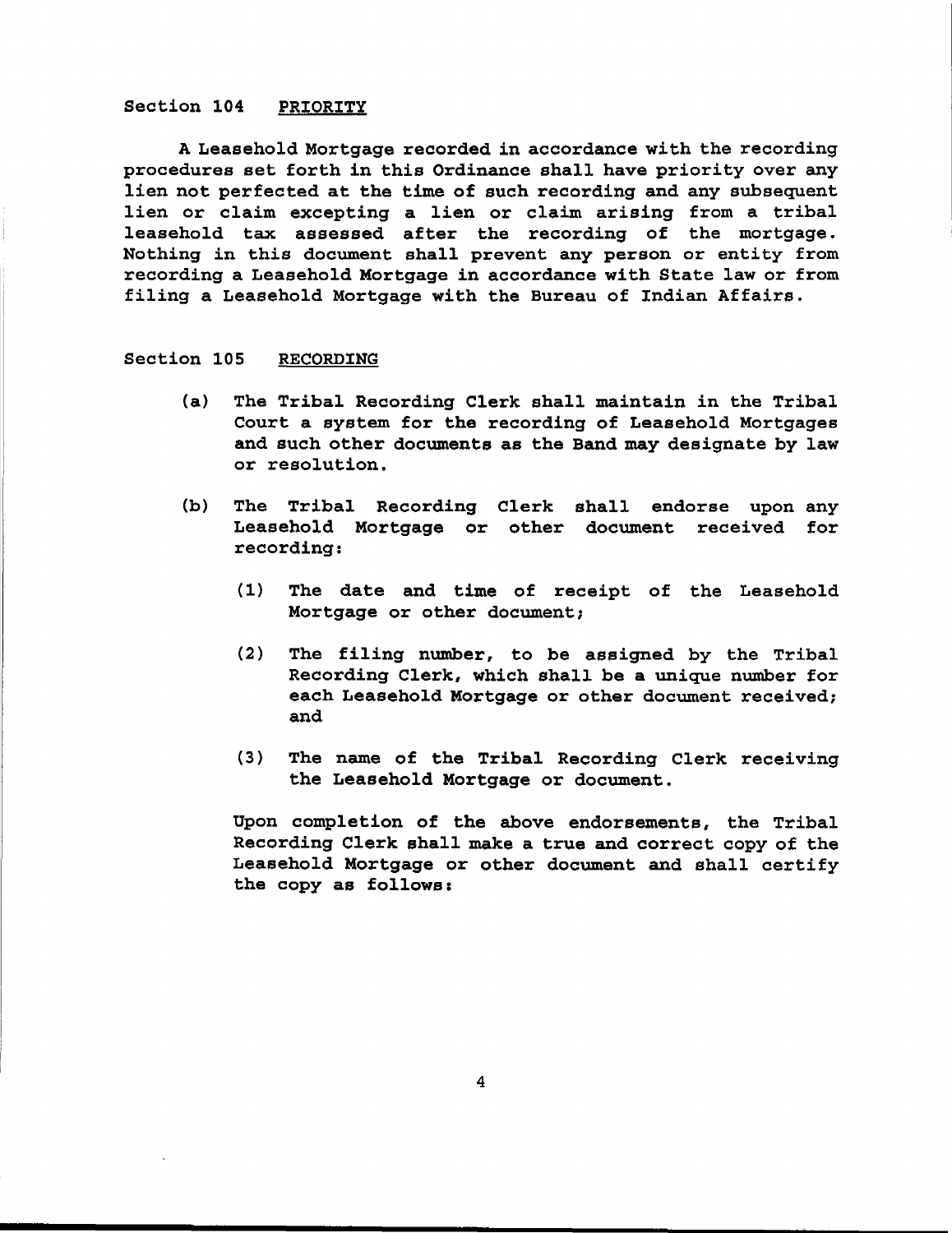FOND DU LAC BAND OF LAKE ) SUPERIOR CHIPPEWA ) ) ss. FOND DU LAC RESERVATION ) CLOQUET, MINNESOTA )

I certify that this is a true and correct copy of a document received for recording this date.

Given under my hand and seal this (SEAL) day of

(Signature)

#### (Title)

The Tribal Recording Clerk shall maintain a copy in the records of the recording system and shall return the original of the Leasehold Mortgage or other document to the person or entity that presented the same for recording.

- (c) The Tribal Recording Clerk shall also maintain a log of each Leasehold Mortgage or other document received in which there shall be entered:
	- (1) The name(s) of the Mortgagor(s) of each Leasehold Mortgage, identified as such;
	- (2) The name(s) of the Mortgagee(s) of each Leasehold Mortgage, identified as such;
	- (3) The name(s) of the grantor(s), grantee(s), or other designation of each party named in any other documents;
	- (4) The date and time of receipt;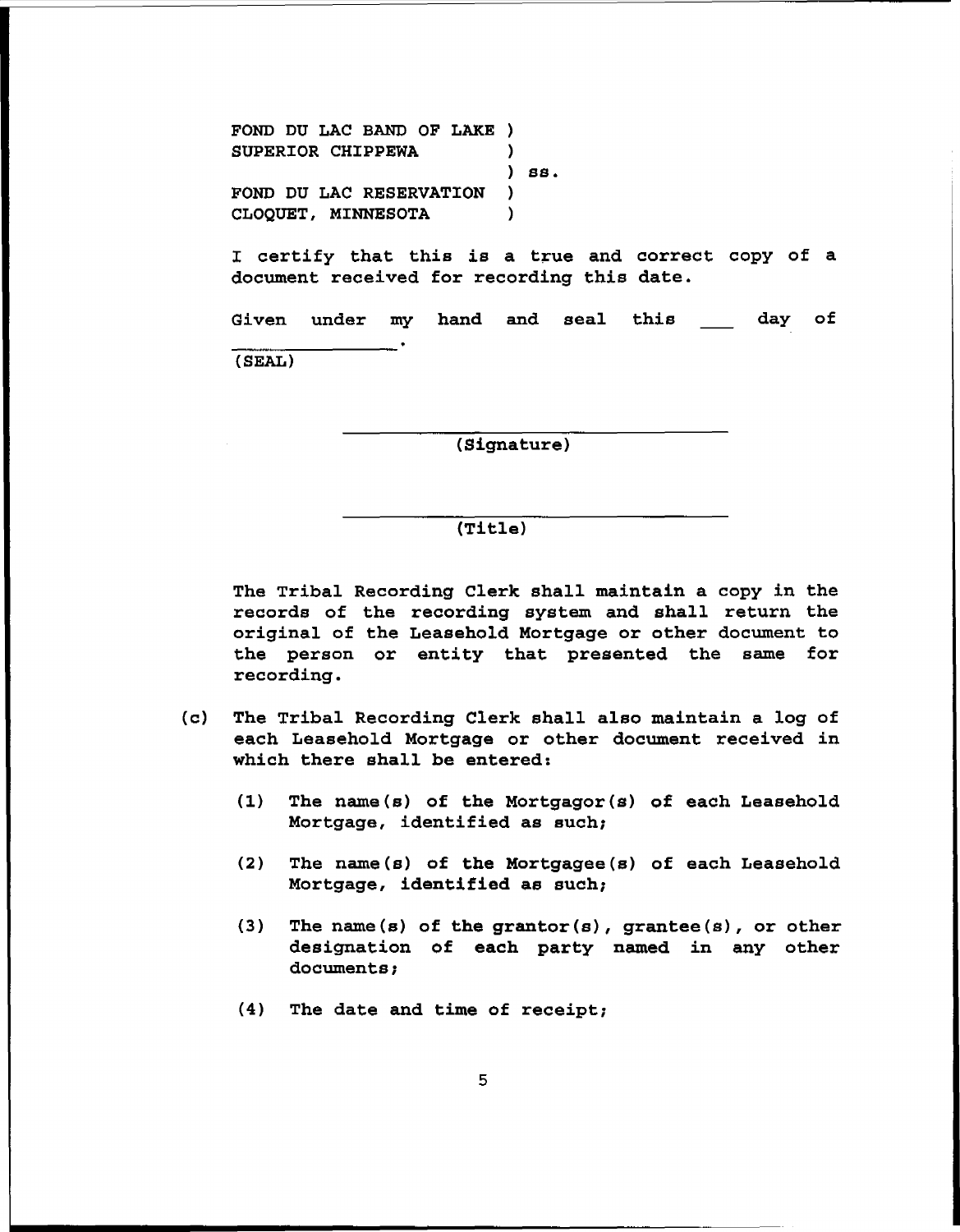- (5) The filing number assigned by the Tribal Recording Clerk; and
- (6) The name of the Tribal Recording Clerk receiving the Leasehold Mortgage or document.
- (d) The certified copies of the Leasehold Mortgages and other documents and the log maintained by the Tribal Recording Clerk shall be made available for public inspection and copying.

#### Section 106 LEASEHOLD MORTGAGE FORECLOSURE PROCEEDINGS

Upon the default of the Mortgagor(s) under a Leasehold Mortgage, the Secretary may commence a Leasehold Mortgage foreclosure proceeding in the Tribal Court by filing:

- (a) A verified complaint:
	- (1) Naming the Mortgagor(s) and each person or entity claiming through the Mortgagor(s) subsequent to the recording of the Leasehold Mortgage, including each Subordinate Lienholder (except the Band with respect to <sup>a</sup> claim for <sup>a</sup> tribal leasehold tax), as a defendant;
	- (2) Describing the property;
	- (3) Stating the facts concerning the execution of the Lease and the Leasehold Mortgage; the facts concerning the alleged default(s) of the Mortgagor( $s$ ); and such other facts as may be necessary to constitute a cause of action;
	- (4) Having appended as exhibits true and correct copies of each promissory note, Lease, Leasehold Mortgage, or assignment thereof relating to the property; and
	- (5) Including an allegation that all relevant requirements and conditions prescribed in (i) Section 184 of the Housing Community and Development Act of 1992, 12 U.S.C. § 1715z-13a, as amended by the Native American Housing Self-Determination Act, 25 U.S.C.  $\S$  4101 et seq.; (ii)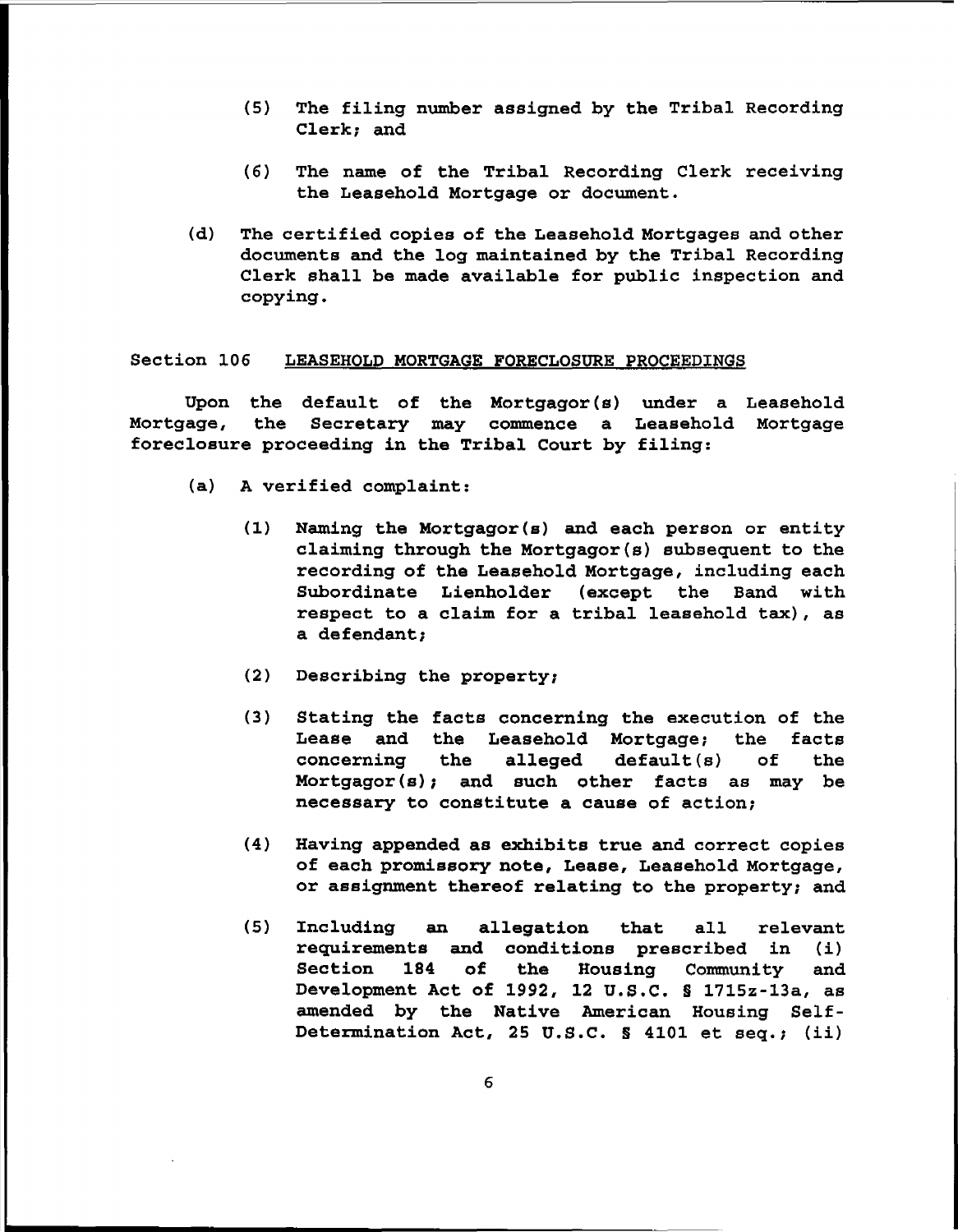the regulations promulgated thereunder by the Secretary, and (iii) the provisions of the Lease, have been complied with by the Secretary.

(b) A summons, issued as in other cases, requiring the Mortgagor(s) and each other defendant to appear for a trial upon the complaint on <sup>a</sup> date and time specified in the summons.

#### Section 107 SERVICE OF PROCESS AND PROCEDURES

A Leasehold Mortgage Foreclosure Proceeding conducted pursuant to this Ordinance shall be conducted in accordance with the Fond du Lac Rules of Civil Procedure, FDL Ordinance #04/92.

#### Section 108 CURE OF DEFAULT BY SUBORDINATE LIENHOLDER

Prior to the entry of a judgment of foreclosure, any Mortgagor or any Subordinate Lienholder may cure the default(s) under the Leasehold Mortgage. Any Subordinate Lienholder who has cured a default shall thereafter have included in its lien the amount of all paYments made by such Subordinate Lienholder to cure the default(s), plus interest on such amounts at the rate stated in the note for the Leasehold Mortgage.

## Section 109 POWER OF THE TRIBAL COURT

If the alleged default(s) have not been cured, and if the Tribal Court should find for the Secretary, the Tribal Court shall enter judgment:

- (a) Foreclosing the interest in the Lease of the Mortgagor (s) and each other defendant named in the complaint upon whom proper and timely service has been made, including each such Subordinate Lienholder; and
- (b) Assigning such Lease to the Secretary or the Secretary's assignee.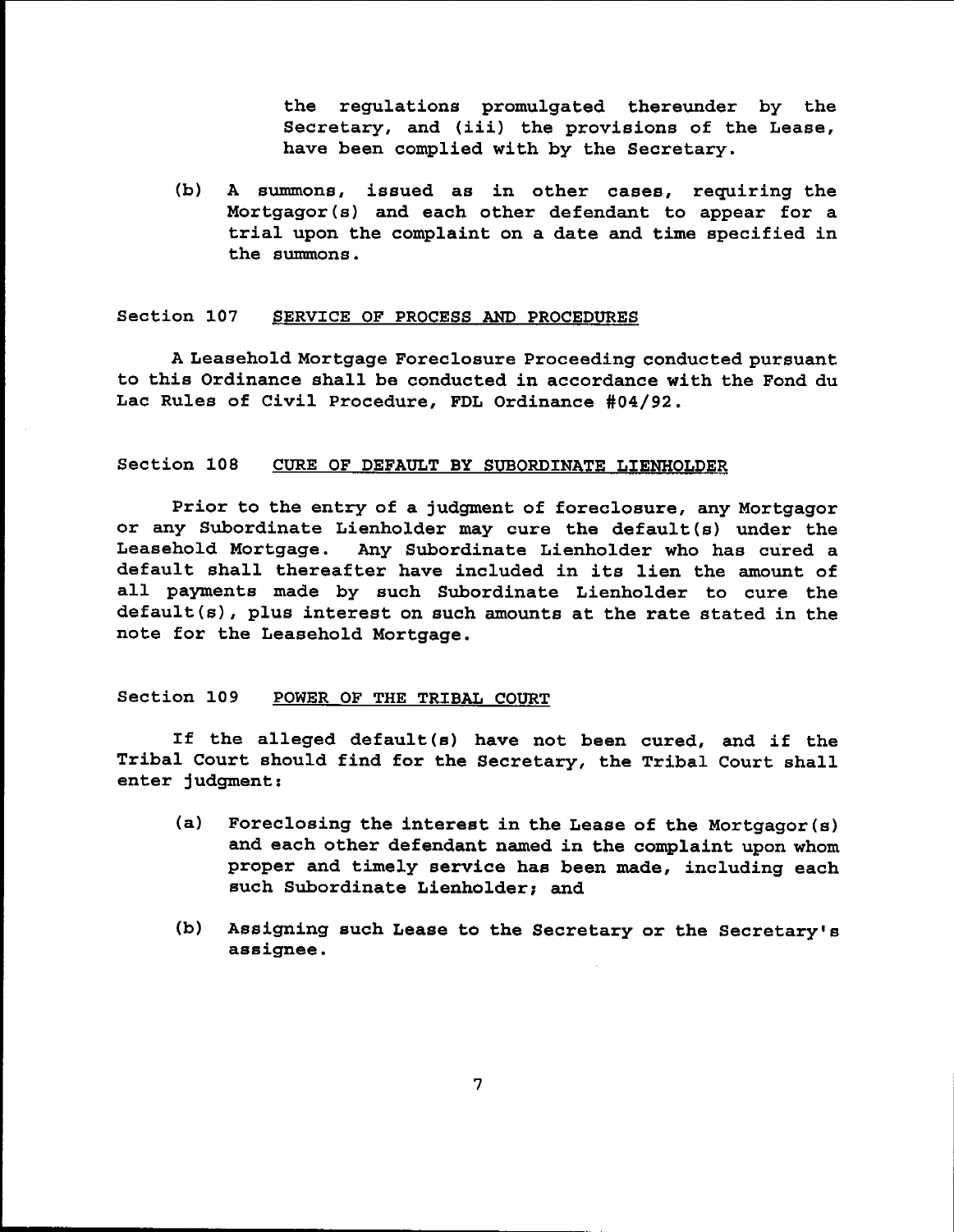#### SECTION 110 EFFECT ON TRIBAL ORDINANCES

The provisions of this Ordinance shall not affect the applicability of the Minnesota Chippewa Tribe Land Ordinance #3, or the Fond du Lac Eminent Domain Ordinance, FDL Ordinance #16/93.

# CHAPTER 2 EVICTION PROCEDURES

#### Section 201 JURISDICTION

The provisions of this Chapter shall apply to all persons and property subject to the governing authority of the Band as established by the Constitution of the Minnesota Chippewa Tribe and the laws of the Fond du Lac Band.

#### Section 202 DEFINITIONS

The definitions provided in Section 103 of this Ordinance apply to eviction procedures as well.

#### Section 203 UNLAWFUL DETAINER

<sup>A</sup> tenant or other occupier of land shall be guilty of unlawful detainer if such person shall continue in occupancy of real property under any of the following situations:

- (a) Without the requirement of any notice:
	- $(1)$  After the expiration of the term of the lease or other agreement; or
	- (2) If such person has entered onto or remains on the real property of another without the permission of the owner and without having any substantial claim of <sup>a</sup> lease or title of the property; or
	- (3) After the tribally-designated housing entity of the Fond du Lac Band or other duly-designated tribunal

8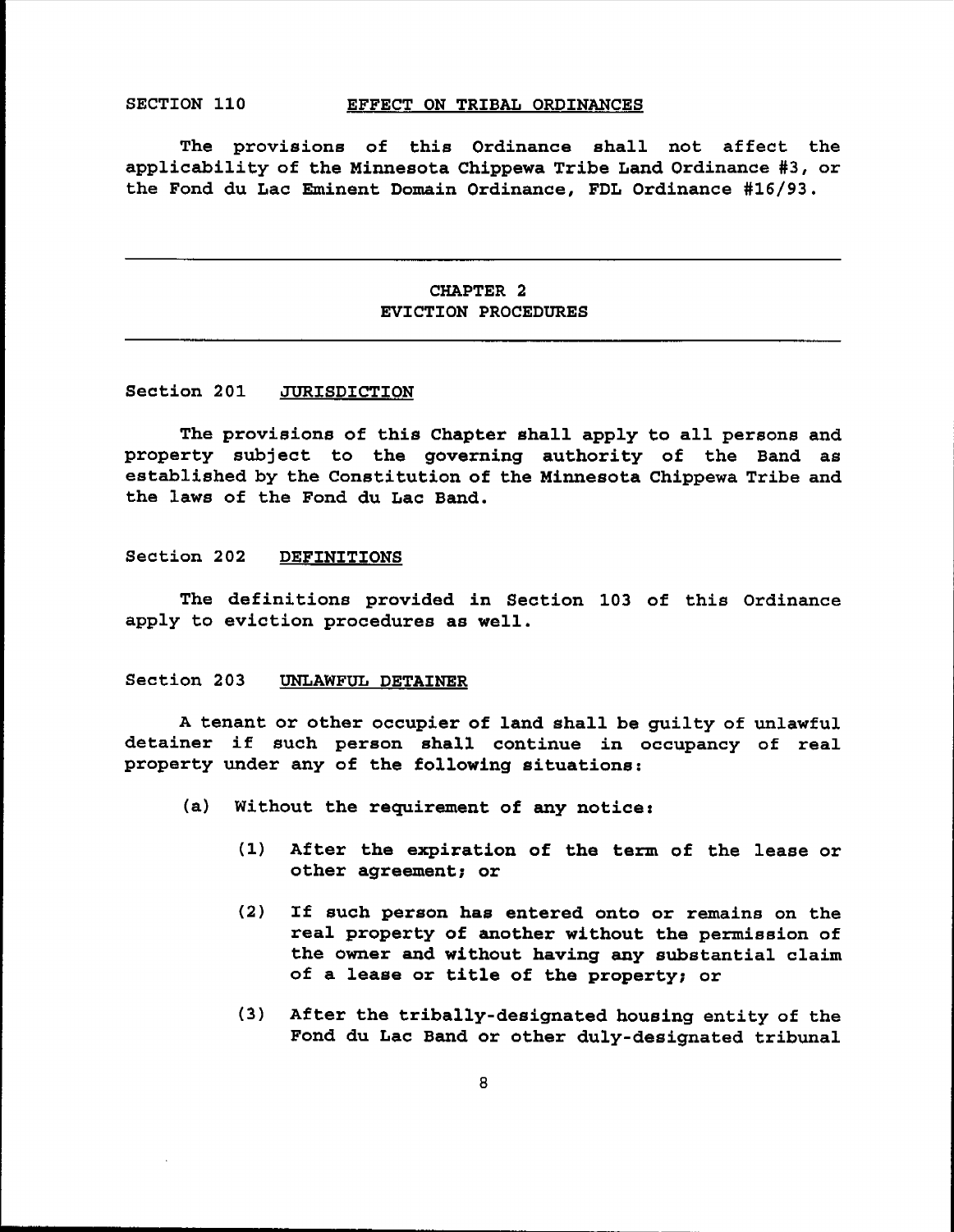has terminated such person's tenancy pursuant to procedures providing such person a hearing before that body; or

- (4) After the interest of such person in <sup>a</sup> lease has been foreclosed in a leasehold mortgage foreclosure proceeding in the Tribal Court.
- (b) After having received 30 days' notice, the tenant or occupier shall remain in possession of the property contrary to the terms of the notice as follows:
	- (1) When such person has received notice:
		- (i) That he or she is in default in the payment of the mortgage; and
		- (ii) Requiring him or her, to either pay the mortgage or surrender possession of the occupied property; and such person has remained in possession after receipt of such notice without either surrendering possession of the property or payment the rent; or
	- (2) When the lease of the property is for an indefinite time, with rent to be paid monthly or by some other period, and the lessor has given notice of termination of the tenancy at least <sup>30</sup> days prior to the end of such month or period; or
	- (3) When such person shall continue to fail to keep or perform any condition or covenant of the lease or agreement under which the property is held after he has been given notice to surrender the property; or
	- (4) When such person continues to commit or to permit waste upon or maintain a nuisance upon the occupied property after having been given notice, to either cease such waste or maintenance of nuisance or to surrender the property.

9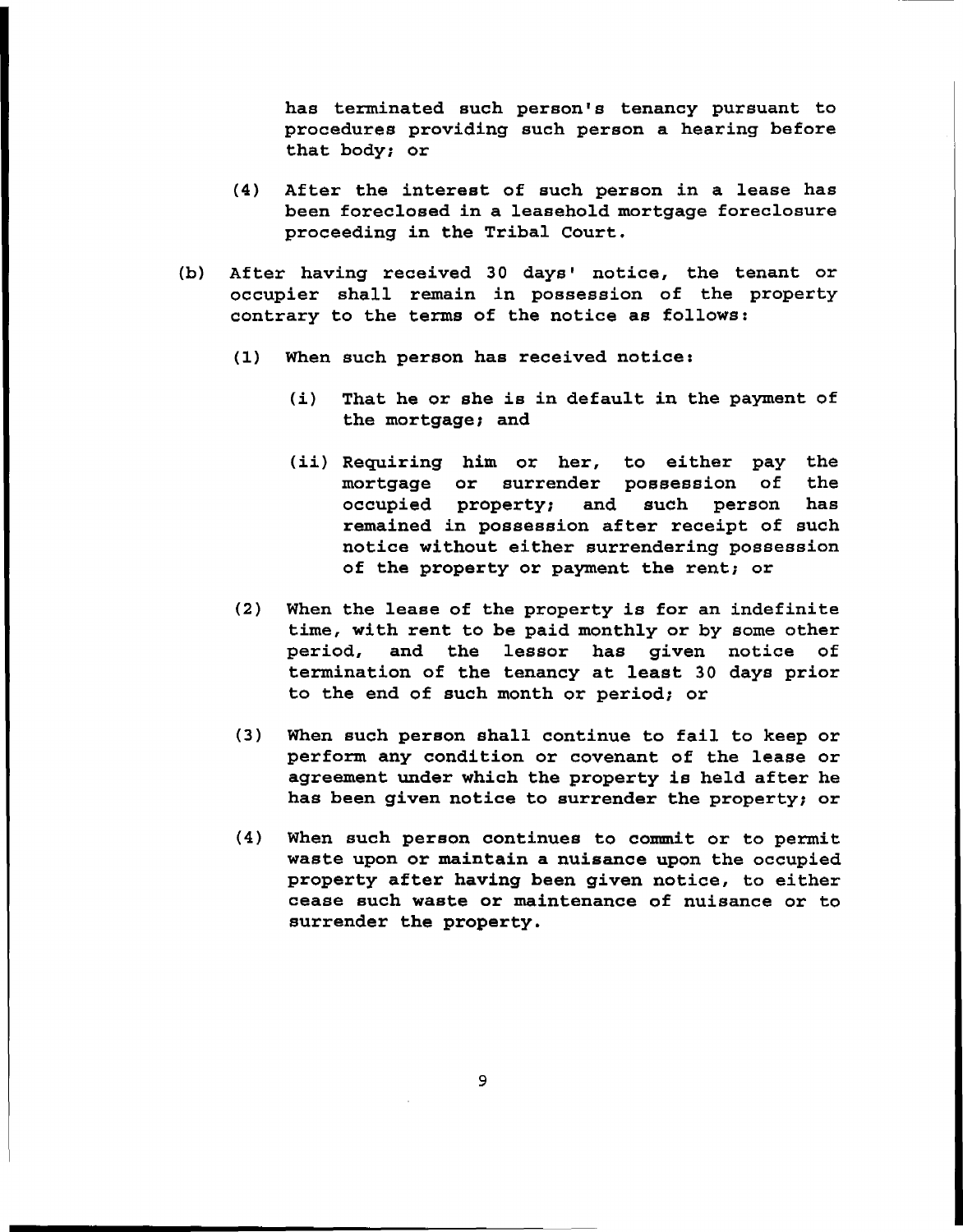#### Section 204 PROCEDURES FOR SERVICE OF NOTICE

Notices required or authorized in the immediately preceding section shall be given in writing by either:

- (a) Delivering a copy personally to the tenant or occupier or to any adult members of his or her family residing on the premises; or
- (b) Posting said notice in a conspicuous place near the entrance to said premises, and by sending an additional copy to the tenant or occupier by certified mail, return receipt requested, properly addressed, postage prepaid.

Proof of service by either of the above methods may be made by affidavit of any adult person stating that he or she has complied fully with the requirements of either of these two methods of service.

#### Section 205 COMPLAINT AND SUMMONS

The owner of real property or lessor or Secretary shall commence an action for unlawful detainer by filing with the Court, in writing, the following documents:

- (a) A complaint, signed by the owner, lessor, the Secretary, an agent, or attorney, stating:
	- (1) The facts on which he or she seeks to recover;
	- (2) Describing the property so that it can be identified with reasonable certainty; and
	- (3) Any claim for damages or compensation due from the persons to be evicted.
- (b) A summons, issued as in other cases, requiring the defendants to appear for trial upon the complaint on a date and time specified in the summons. The trial date date and time specified in the summons. specified in the summons shall be not less than six (6) nor more than thirty (30) days from the date of service of the summons and complaint. The summons must notify the defendants that jUdgment will be taken against them in accordance with the terms of the complaint unless they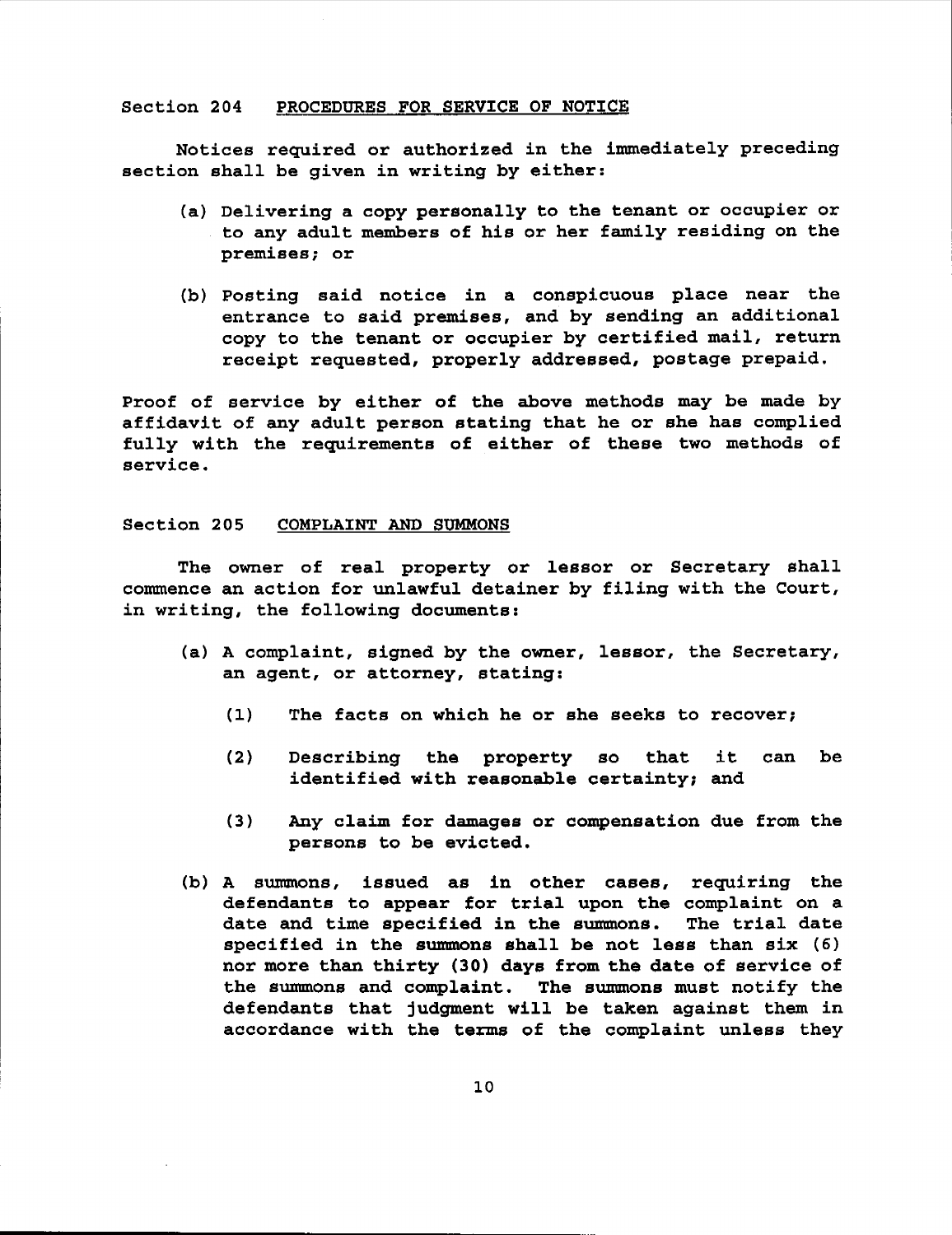file with the court an answer and appear for trial at the time, date and place specified in the summons.

#### Section 206 SERVICE OF SUMMONS AND COMPLAINT

A copy of the summons and complaint shall be served upon the defendants in the manner provided by the Tribal Court rules for service of process in civil matters. In the absence of such Tribal Court rules, the summons and complaint shall be served by one of the two methods authorized in the section on procedures for service of notice, above.

#### Section 207 POWER OF THE TRIBAL COURT

The Tribal Court shall enter <sup>a</sup> Writ of Restitution if:

- (a) Notice of suit and trial is given by service of summons and complaint in accordance with the procedures provided in this document; and
- (b) The Tribal Court shall find that the occupier of the real property is guilty of an act of unlawful detainer.

Upon issuance of a Writ of Restitution, the Tribal Court shall have the authority to enter against the defendant a judgment for the following: back rent, unpaid utilities; charges due the Reservation Business Committee or land owner under any lease or occupancy agreement (not including a leasehold mortgage); and for damages caused by the defendants to the property other than ordinary wear and tear. The Tribal Court shall have the authority to award to the prevailing party his costs and reasonable attorney's fees in bringing suit.

#### Section 208 CONTINUANCES IN CASES INVOLVING THE SECRETARY

Except by agreement of all parties, there shall be no continuance in the cases involving the Secretary which will interfere with the requirement that the Writ of Restitution in <sup>a</sup> case involving the Secretary be enforced not later than <sup>60</sup> days from the date of service of the summons and complaint.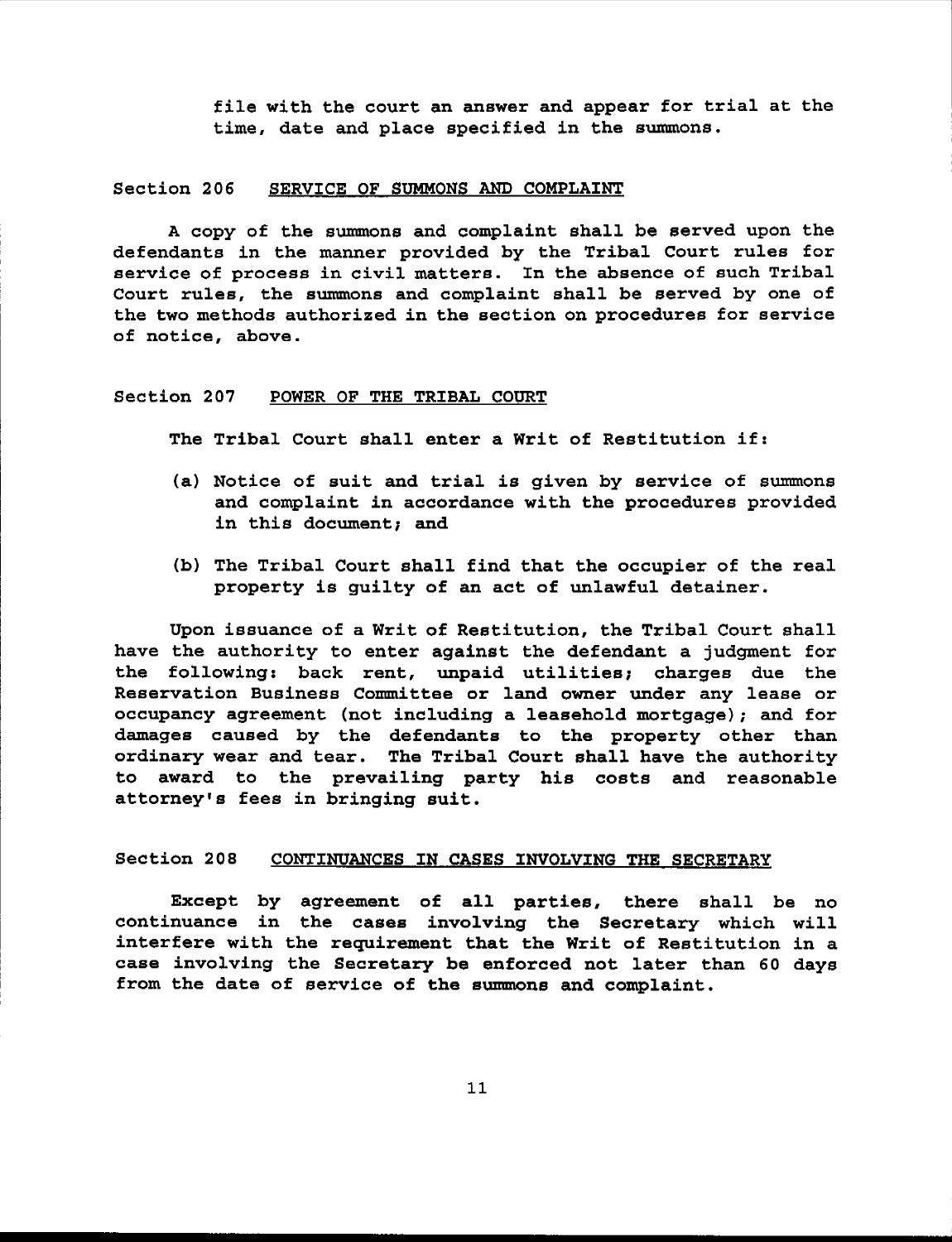#### Section 209 ENFORCEMENT

Upon issuance of a Writ of Restitution by the Tribal Court, tribal law enforcement officers shall enforce the Writ of Restitution by evicting the defendants and their property from the premises which are unlawfully occupied. In all cases involving the Secretary, the Writ of Restitution shall be enforced not later than <sup>60</sup> days after the date of service of the summons and complaint.

#### Section 210 ALTERNATIVE REMEDIES

In those cases in which the persons or property are subject to the jurisdiction of <sup>a</sup> federal or state court, the remedies and procedures provided by this Ordinance are in the alternative to the remedies and procedures provided by the laws of such court.

#### CERTIFICATION

We do hereby certify that the foregoing Ordinance #05/05 was duly presented and adopted by Resolution #2110/05, by a vote of 3 for, o silent, <sup>0</sup> against, with <sup>a</sup> quorum of <sup>4</sup> being present at an Executive Meeting of the Fond du Lac Reservation Business Committee held on August 16, 2005 on the Fond du Lac Reservation.

Peter J. Befoe, Chairman Keyin R. Dupus, Sr., Sec./Treas.

laws:2005.05 (081605)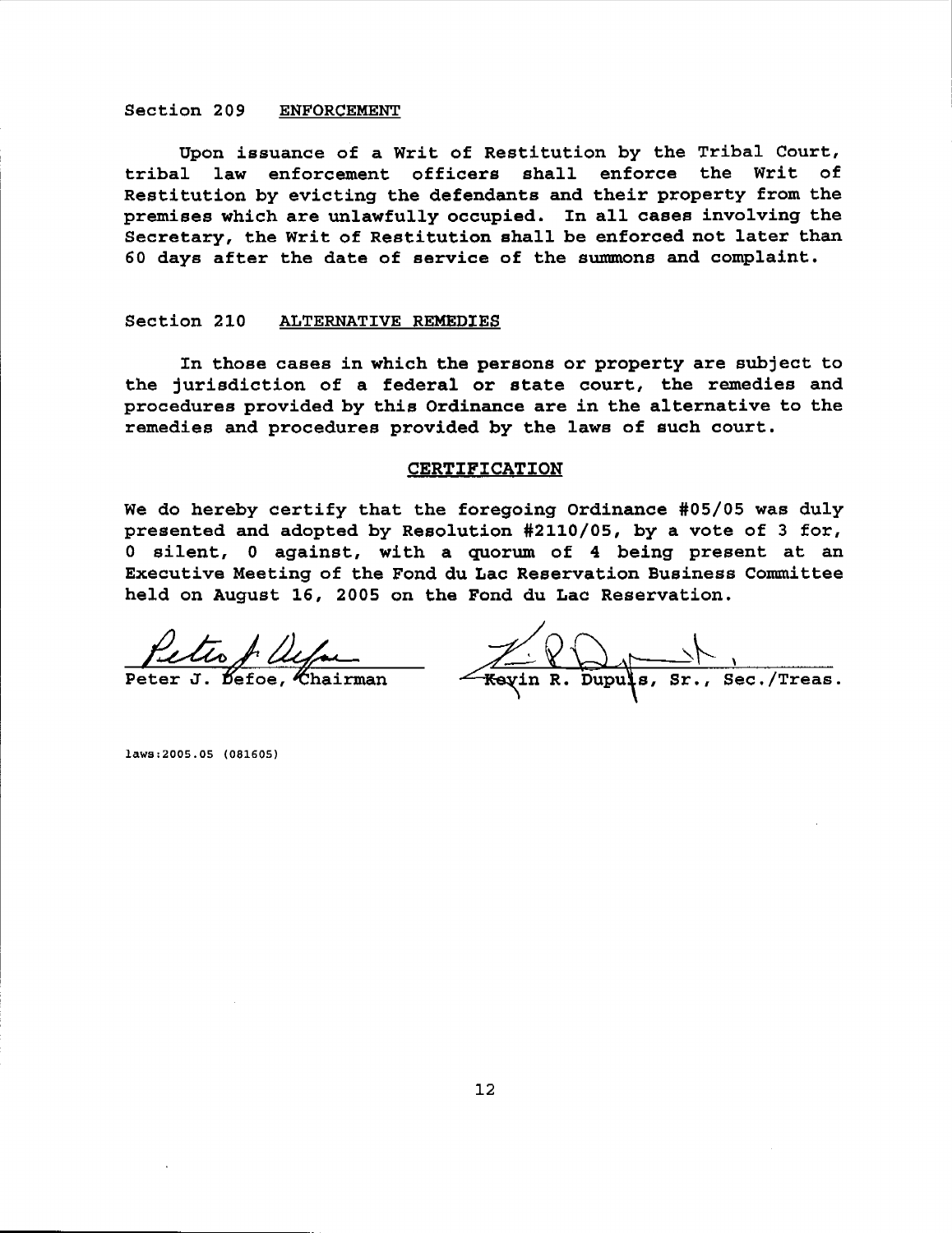# **Fond du Lac Reservation Business Committee**

1720 Big Lake Rd. Cloquet. MN 55720 Phone (218) 879-4593 Fax (218) 879-4146



Chairman Peter 1. Defoe

Secretary/Treasurer Kevin R. Dupuis. Sr.

Dist. I Councilman Eugene Reynolds

Dist II Councilman Y.R. "Butch" Martineau

Dist. III Councilman Roger "Bouda" Smith, Sr.

# RESOLUTION #2110/05

The Fond du Lac Reservation Business Committee, on behalf of the Fond du Lac Band of Lake Superior Chippewa, hereby enacts the following Resolution:

- WHEREAS, the Fond du Lac Reservation is <sup>a</sup> sovereignty, created by the Treaty of September 30, 1854, 10 Stat. 1109, as the permanent home of the Fond du Lac Band of Lake Superior Chippewa, which possesses the inherent jurisdiction and authority to exercise regulatory control within the boundaries of the Fond du Lac Reservation; and
- WHEREAS, it is the sovereign obligation of the Fond du Lac Reservation Business Committee, as the Governing Body of the Fond du Lac Band, under the Indian Reorganization Act, 25 U.S.C. § 461 et seq., and in accordance with the Indian Self-Determination Act, 25 U.S.C. § 450 et seq., to assume the responsibilities of self government; and
- WHEREAS, the Federal Housing and Community Development Act of 1992 created a Section 184 Loan Guarantee Program to address the lack of mortgage lending in Indian Country; and
- WHEREAS, the Reservation Business Committee has determined *it* to be necessary and in the best interests of the Fond du Lac Band to participate in the Section 184 Program, which can be used to acquire and/or rehabilitate existing housing, construct new housing, and refinance existing mortgages; and
- WHEREAS, *it* is necessary and in the best interests of the Fond du Lac Band to enact an ordinance governing leasehold mortgages made to secure loans under the Fond du Lac Section 184 Loan Program;